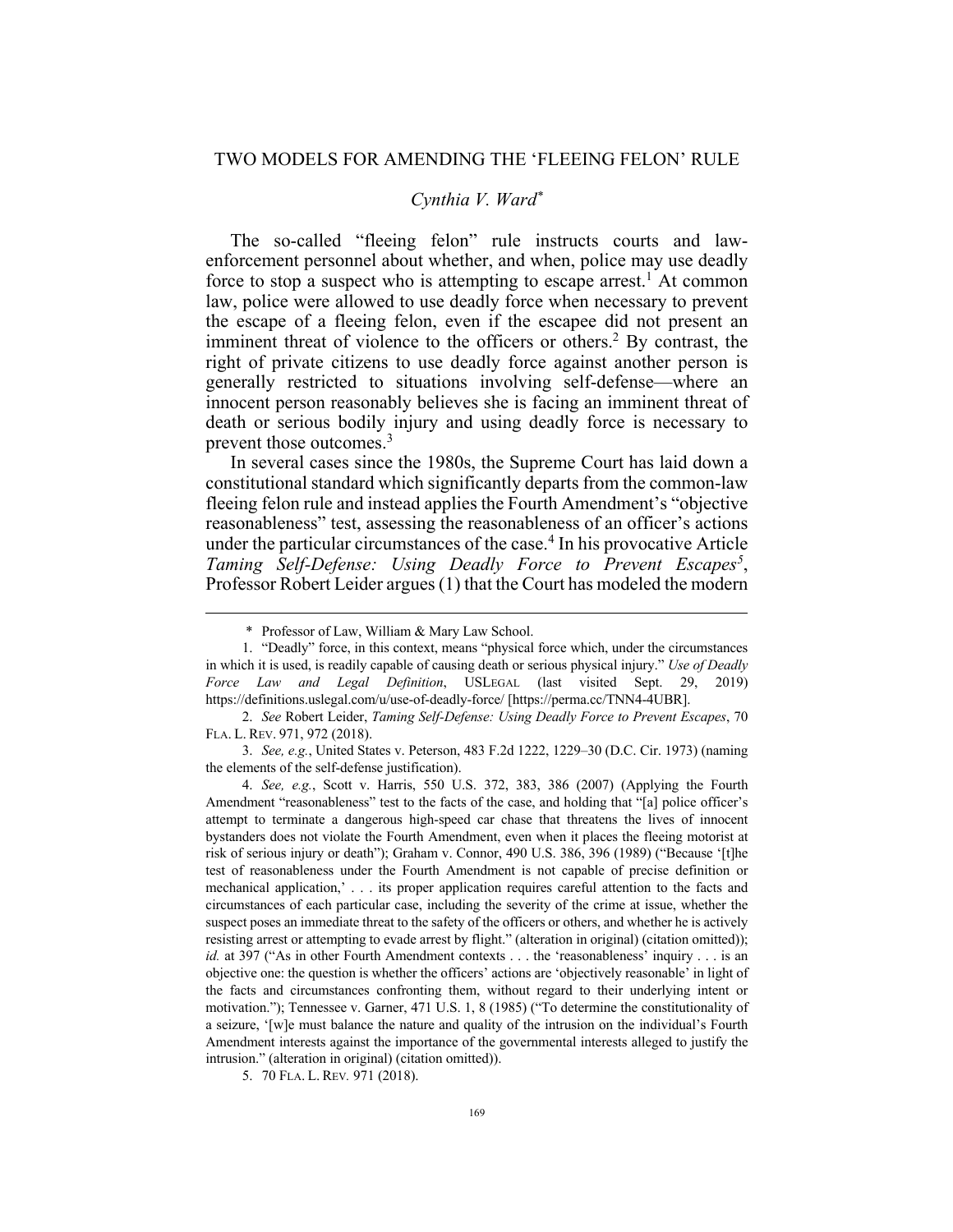fleeing felon rule on the law of self-defense;  $(2)$  that in departing from the common-law rule, the Court has introduced a worrisome degree of vagueness into the constitutional standard governing police use of force against fleeing felons, while also ejecting traditional elements which limited the reach of both the common-law fleeing felon rule and the right of self-defense;7 and (3) that the self-defense paradigm for fleeing felon cases, embraced by the Court in the cases of *Tennessee v. Garner*<sup>8</sup> and Scott v. Harris,<sup>9</sup> should be replaced with a different justification based on the state's authority to use deadly force in order to ensure compliance with the  $law<sup>10</sup>$ 

First, Professor Leider argues that in assessing an officer's "reasonableness" under the Fourth Amendment balancing test, the Court has over-relied on the law of self-defense and that "[s]tretching selfdefense doctrine to justify the fleeing felon rule undermines critical limitations on private self-defense and has not produced an effective set of rules to limit police violence."11 He sees a broader problem here, not only in the Court's jurisprudence but also in scholarly discussions of deadly force—that "the concept of self-defense is swallowing other possible justifications for the government's authority to enforce the rule of law."12 Professor Leider concludes that in order to fix the modern fleeing felon rule, courts and scholars must look not to the law of selfdefense but to the state's authority to compel obedience to law.<sup>13</sup>

These are broad claims which might be more easily assessed using the Supreme Court's own framework from *Garner*. There the Court held unconstitutional, under the Fourth Amendment reasonableness rubric, the applicable Tennessee statute insofar as it allowed police to use deadly force against an unarmed, fleeing suspect even when (as in the case) the officer does not believe the suspect to be dangerous.14

But the *Garner* Court did not hold that officers may never constitutionally use deadly force against suspects who are attempting to

<sup>6.</sup> *Id.* at 971. ("To justify [the modern fleeing felon] rule, the Supreme Court has relied on self-defense and defense of others. This Article argues against the self-defense justification.").

<sup>7.</sup> *See id.* at 982–85.

<sup>8.</sup> 471 U.S. 1 (1985).

<sup>9.</sup> 550 U.S. 372 (2007).

<sup>10.</sup> Leider, *supra* note 2, at 974 ("[The Article] considers an alternative possible justification for the fleeing felon rule grounded in the state's right to use force to protect its political authority.").

<sup>11.</sup> *Id.* at 971.

<sup>12.</sup> *Id.* at 1008.

<sup>13.</sup> *Id.* at 1011 ("Thus, rather than looking to self-defense, the fleeing felon and prison escape rules may have their justification in the idea that legitimate political authority may use deadly force to compel obedience to the law and the legal process.").

<sup>14.</sup> Tennessee v. Garner, 471 U.S. 1, 11 (1985) ("A police officer may not seize an unarmed, nondangerous suspect by shooting him dead. The Tennessee statute is unconstitutional insofar as it authorizes the use of force against such fleeing suspects.").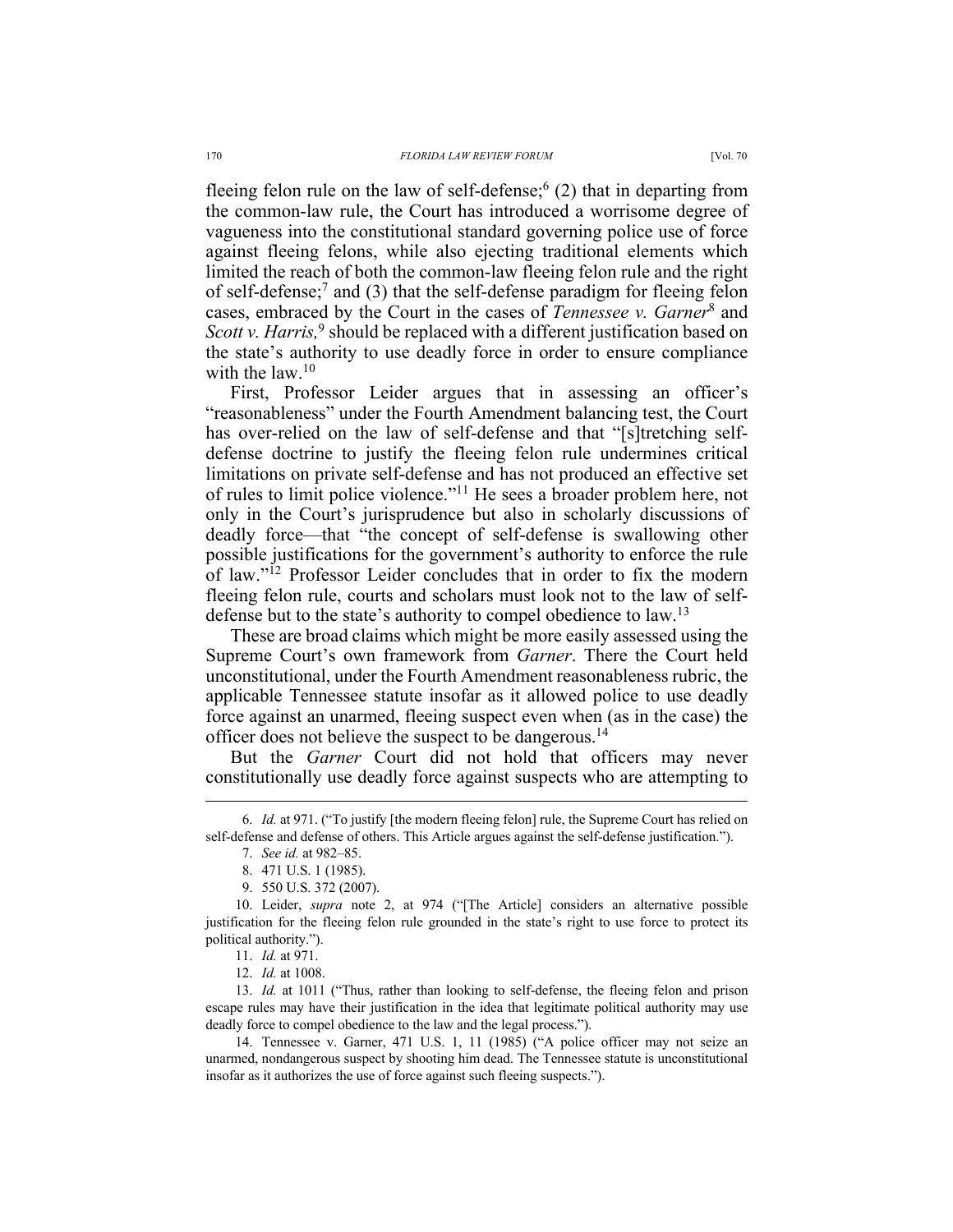escape. Instead, it clarified that:

Where the officer has probable cause to believe that the suspect poses a threat of serious physical harm, either to the officer or others, it is not constitutionally unreasonable to prevent escape by using deadly force. Thus, if the suspect threatens the officer with a weapon or there is probable cause to believe that he has committed a crime involving the infliction or threatened infliction of serious physical harm, deadly force may be used if necessary to prevent escape  $\dots$ <sup>15</sup>

Parsing the Court's language helps to tease out a couple of complexities in Professor Leider's argument. The first part of the passage undoubtedly invokes self-defense and defense of others, holding that officers may use deadly force when they have "probable cause to believe that the suspect poses a threat of serious physical harm, either to the officer or others," and then again affirming the right to use deadly force "if the suspect threatens the officer with a weapon."<sup>16</sup> This language envisions cases (unlike *Garner*) in which police officers chase a fleeing suspect, who they believe poses a threat of serious harm to the officers or others, or are confronted during the chase by a suspect who threatens them with a weapon. Such things do happen, of course—the 2014 shooting of Michael Brown in Ferguson, Missouri and the 2018 shooting of Stephon Clark in Sacramento, California, are two recent cases where police officers, while chasing a suspect, came to believe that the suspect posed a deadly threat to them, shot the suspect dead, and were later determined to have acted in self-defense.<sup>17</sup> As Professor Leider points out, the Court in *Garner* did not explicitly import into its reasonableness calculation such elements of the self-defense justification as the imminence or necessity elements. Still, self-defense is clearly what the Court had in mind here, and in such cases the self-defense model certainly offers a natural place from which to assess reasonableness.

But the latter part of the above excerpt from *Garner* has quite a different valence. It appears to affirm the reasonableness of using deadly force when the suspect may *not* have threatened to do physical harm to the officer or unknown others, but when "there is probable cause to

<sup>15.</sup> *Id.*

<sup>16.</sup> *Id.*

<sup>17.</sup> *See, e.g.*, Eric Eckholm & Matt Apuzzo, *Darren Wilson Is Cleared of Rights Violations in Ferguson Shooting*, N.Y. TIMES (Mar. 4, 2015), https://www.nytimes.com/2015/03/05/us/darren-wilson-is-cleared-of-rights-violations-inferguson-shooting.html [https://perma.cc/C57F-2PMM]; Chris Hagan et al., *No Criminal Charges for Sacramento Police Officers Who Fatally Shot Stephon Clark*, NAT'L PUB. RADIO (March 2, 2019), https://www.npr.org/2019/03/02/699719214/officers-in-stephon-clarkshooting-wont-be-charged-says-sacramento-d-a [https://perma.cc/2NGG-J3M6].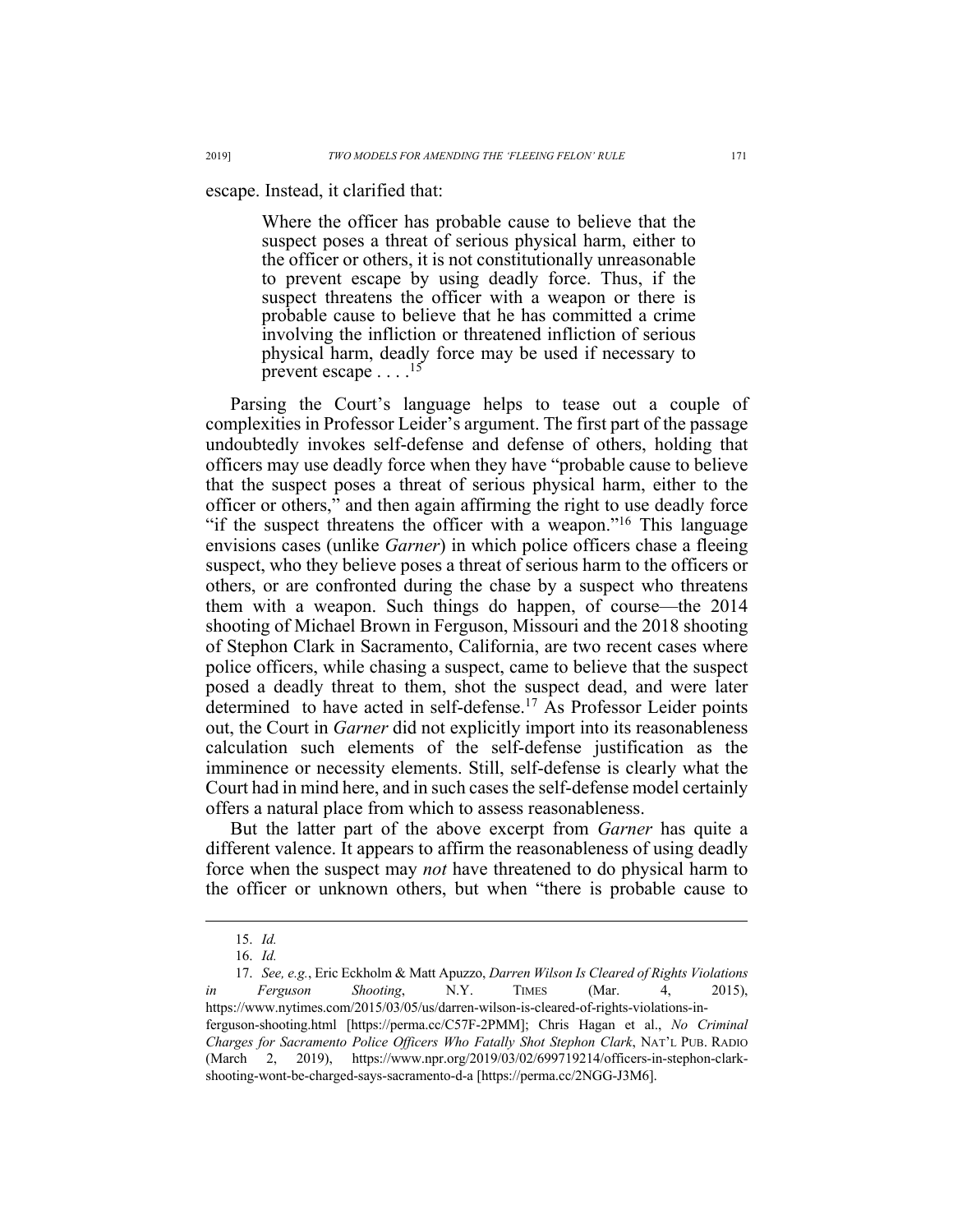believe that [the suspect] *has committed* a crime involving the infliction or threatened infliction of serious physical harm."18 This seems to reference the paradigmatic "fleeing felon" case, in which a suspect commits a violent crime, then flees the scene pursued by a police officer, who ultimately shoots him dead *solely to prevent the suspect's escape*. 19 May a pursuing police officer use deadly force against a person the officer believes has committed a forcible felony, simply to prevent the escape? The answer to that question constitutes the "fleeing felon" rule and seems to distinguish it from the clear cases of self-defense referenced in the first part of the passage. The Court in *Garner* appears to say that police officers may constitutionally use deadly force to prevent escape when they reasonably believe the fleeing suspect has committed a forcible felony, but has not necessarily threatened them or others with future violent harm.

Is this portion of the Court's holding grounded in the right of *selfdefense*? Not so clear.

It is certainly possible that the *Garner* Court intended this clause allowing police use of deadly force, solely to prevent escape, in cases where the officer reasonably believes the suspect has committed a forcible felony—as merely an example of the general principle it announced just before in *Scott*, that the use of deadly force is constitutionally permissible in cases of self-defense or defense of others. In his opinion for the majority in *Scott*, Justice Scalia suggests as much, writing in a footnote that

[t]he necessity described in *Garner* was, in fact, the need to prevent 'serious physical harm, either to the officer or to others.' By way of example only, *Garner* hypothesized that deadly force may be used 'if necessary to prevent escape' when the suspect is known to have 'committed a crime involving the infliction or threatened infliction of serious physical harm,' so that his mere being at large poses an inherent danger to society.<sup>20</sup>

If Justice Scalia was correct in characterizing *Garner's* holding in that way, the Court in *Garner* may have been using the suspect's supposed

<sup>18.</sup> *Garner*, 471 U.S. at 11 (1985) (emphasis added).

<sup>19.</sup> In the Stephon Clark case, the officers used deadly force, killing Clark, under the mistaken belief that Clark was carrying a gun. *See* Hagan, *supra* note 17. Under longstanding selfdefense doctrine, however, a person claiming the defense does not have to prove that their belief in the necessity to use deadly force was *correct*; only that it was *reasonable*. *See, e.g.*, United States v. Peterson, 483 F.2d 1222, 1230 (D.C. Cir. 1973) ("These beliefs must not only have been honestly entertained, but also objectively reasonable in light of the surrounding circumstances.").

<sup>20.</sup> Scott v. Harris, 550 U.S. 372, 382 n.9 (2007) (internal citations omitted). Professor Leider suggests that this footnote supports the idea that the Court in *Scott* "understood *Garner* to have announced a kind of self-defense rule." Leider, *supra* note 2, at 984.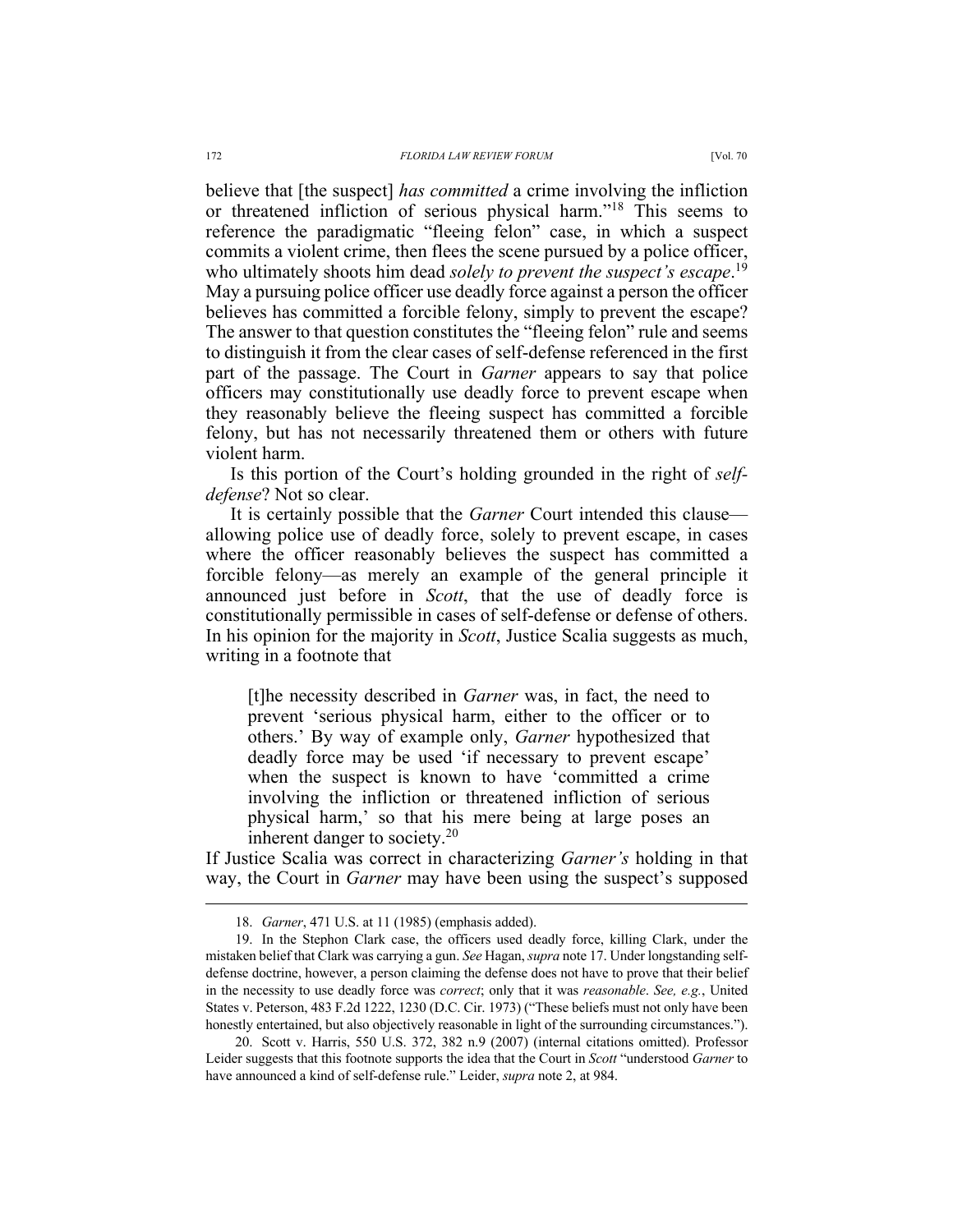commission of a forcible felony as a proxy for his level of dangerousness or threat to others, as many modern-day self-defense statutes  $do.^{21}$ 

On the other hand, the language in Justice Scalia's footnote seems at least equally compatible with the common-law "community defense" rationale as Professor Leider describes it.<sup>22</sup> Under that rubric, police use of deadly force against an escaping felon was sometimes justified as necessary for the protection of society on a "collective defense justification," which "differed from individual self-defense or defense of others in that the justification relied on the felon's intangible threat to the community rather than the felon's threat to particular individuals."23 I was left wondering how, if at all, the Court's reasoning in *Scott* supports Professor Leider's claim that the Court has modeled the fleeing felon rule specifically—that is, the rule that allows police in some circumstances to use deadly force solely to prevent a suspected felon's escape—on the law of self-defense.

The Article makes a strong case as to Professor Leider's second argument, that the Court's Fourth Amendment "reasonableness" analysis offers scant guidance to legislators, courts, and police departments as they assess the limits of the fleeing felon rule. As Professor Leider describes, the common-law rule, though quite broad in some ways, also imposed clear limits on police use of deadly force to prevent a suspect's escape.<sup>24</sup> For example, the rule generally did not allow the use of deadly force against escaping misdemeanants, and it required that the use of deadly force against a fleeing felon be justified by a subsequent affirmative finding that the person had indeed committed a "felony in fact."25 That is, a police officer's reasonable, but mistaken, belief that the fleeing

<sup>21.</sup> *See, e.g.*, People v. Goetz, 68 N.Y.2d 96, 106 (1986) (citing New York state statute which allows a person to use "deadly physical force", *inter alia*, when the person "reasonably believes that such other person is committing or attempting to commit a kidnapping, forcible rape, forcibly sodomy or robbery").

<sup>22.</sup> Leider, *supra* note 2, at 978. Professor Leider seems to acknowledge this at one point, arguing that *Garner* is "conflicted between two theories"—that of self-defense and of the common-law fleeing felon rule. *Id.* at 982–83. But Professor Leider then goes on to say that in Justice Scalia's footnote in *Scott*, referenced above in footnote 19, the Court "clarified *Garner's*  theoretical justification for police use of force against escaping criminals, namely that such force is defensive." *Id.* at 983. The footnote in question seems a slender reed on which to rest the proposition that *Garner* was premised on self-defense. Note, for example, that Justice Scalia's characterization of *Garner*, in footnote 9 of *Scott*, ends by saying that under *Garner*, deadly force could be used to prevent escape when the suspect is believed to have committed a felony and "so his mere being at large poses an inherent danger *to society*." *Scott*, 550 U.S. at 382 n.9. (emphasis added). Using Professor Leider's definitions of the relevant terms, that sounds more like the common-law "community defense" rationale than the justification of self-defense. Clarification would be helpful here.

<sup>23.</sup> Leider, *supra* note 2, at 978*.*

<sup>24.</sup> *See id.* at 976

<sup>25.</sup> *See, e.g.*, *id.*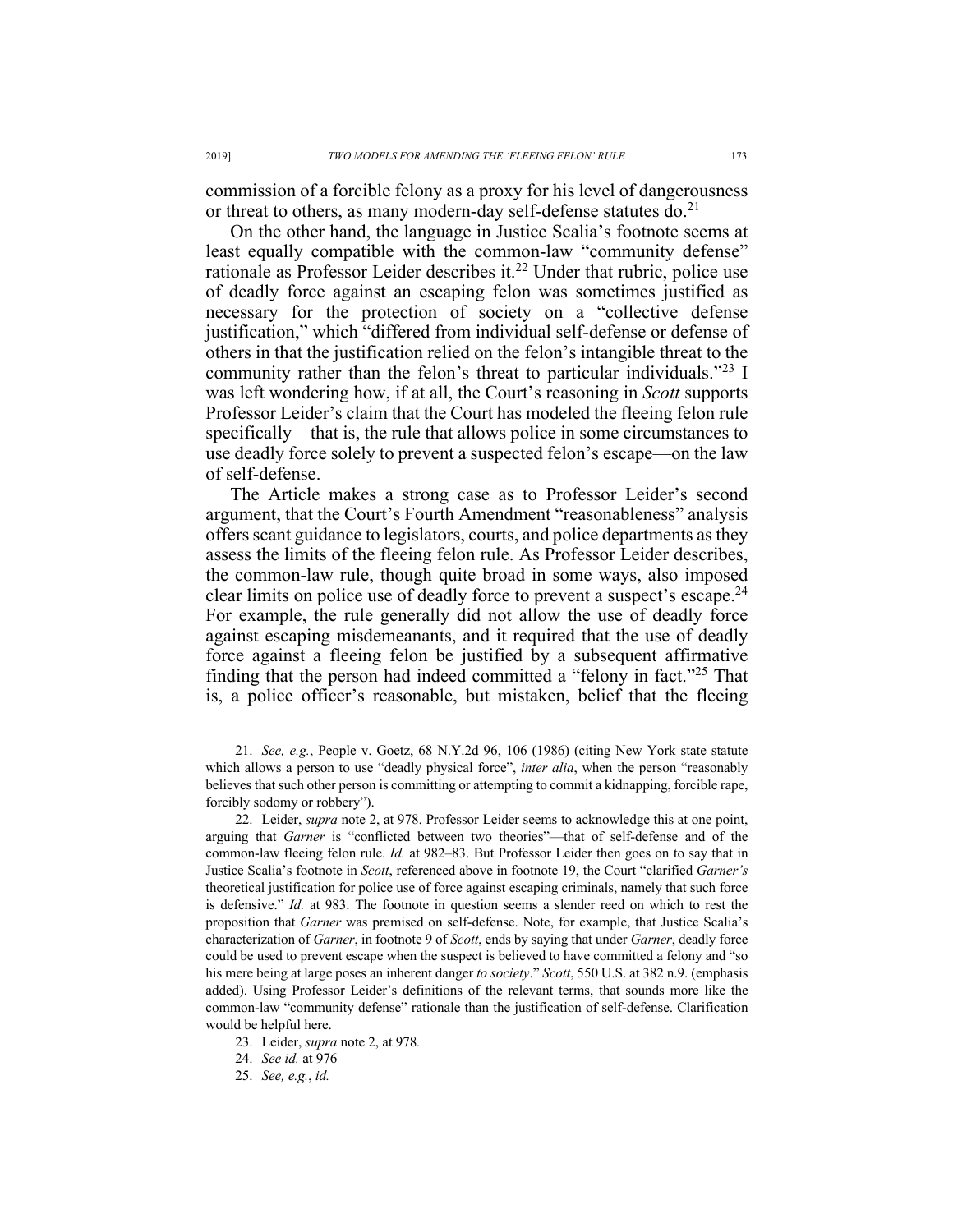suspect had committed a felony had the effect of denying the officer a "fleeing felon" defense to a criminal charge arising from the officer's use of deadly force.26 As Professor Leider notes, the "felony in fact" doctrine thus had protective effects from the viewpoint of criminal suspects: "By requiring a felony in fact, courts made reliance on the justification precarious for those who were uncertain whether the suspect actually committed a crime and, if he did commit a crime, whether the crime constituted a felony."27

The Supreme Court did not import the felony in fact doctrine into its analysis of the modern cases. In addition, the Court's modern take on the fleeing felon rule, as represented in *Garner* and *Scott*, has not embraced key elements which limit the reach of self-defense, such as the rule that use of deadly force is justified only when the party claiming the defense was faced with an "imminent threat" and when the claimant reasonably believed that deadly force was necessary to prevent death or serious bodily injury.28 Finally, as to vagueness, Professor Leider argues that the Court's holding in *Scott*, and to a lesser extent its holding in *Garner*, replaced the clear lines drawn by the common law rule with a factspecific reasonableness standard under which "[p]olice lack any way to know *ex ante* whether their use of force is lawful, unless courts happen to have adjudicated a case involving a similar fact pattern."29 In an era of heightened attention to excessive use of force by police, these issues of vagueness and lack of boundaries are, and should be, important concerns.

Where does this leave us? How, in the absence of more specific constitutional guidance, should we think about reforming the modern fleeing felon rule? For those who believe that police use of deadly force against escaping suspects should be more restricted than it has been in the past, one emerging solution *embraces* the self-defense model by adopting its limits as well as its permissions.

For example, in California (where Stephon Clark was killed) $30$ , state legislators recently proposed a police use-of-force bill that closely parallels the fleeing felon provision in *Garner* but adds limits familiar to the law of self-defense.<sup>31</sup> In relevant part, AB 392 provides that the killing of a suspect by police is justifiable "when the officer reasonably believes,

<sup>26.</sup> *Id.* at 976–77 (Professor Leider notes that "[t]his [felony in fact] requirement differs from ordinary self-defense rules, which permit a person to act on reasonable belief even if that belief is mistaken.") t

<sup>27.</sup> *Id.* at 976–77.

<sup>28.</sup> *See id.* at 982.

<sup>29.</sup> *Id.* at 985.

<sup>30.</sup> *See* Christine Hauser, *Sacramento Man Fatally Shot by the Police in His Backyard*, N.Y. TIMES (Mar. 21, 2018), https://www.nytimes.com/2018/03/21/us/stephon-clark-policeshooting.html [https://perma.cc/NP6N-PYX8].

<sup>31.</sup> *See, e.g.*, 2019 Cal. Legis. Serv. ch. 170 (AB 392) (West) (amending Cal. Penal Code §§ 196, 835a).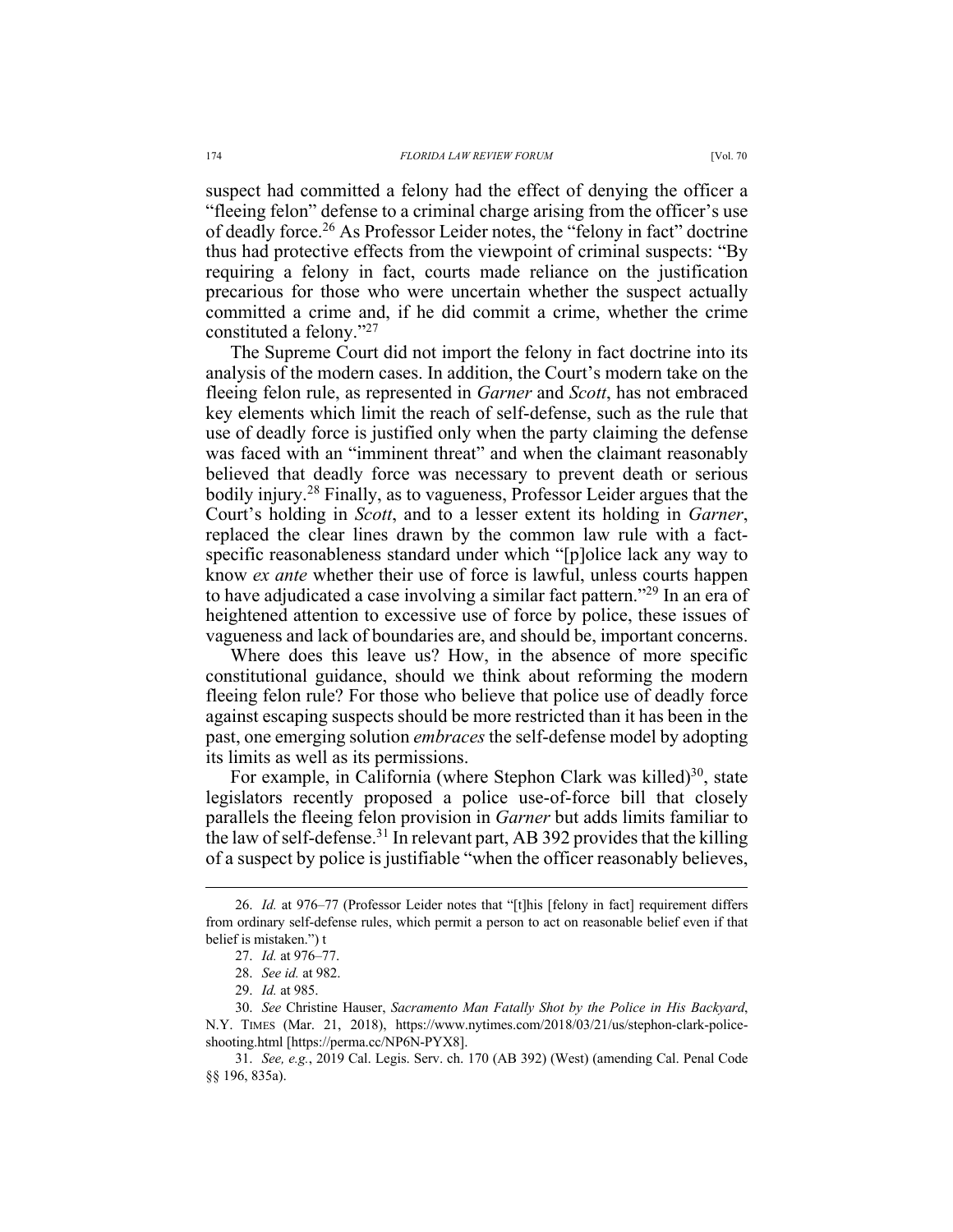based on the totality of the circumstances, that such force is necessary for either of the following reasons:"<sup>32</sup> First, "[t]o defend against an imminent threat of death or serious bodily injury to the officer or to another person."33 Or second, "[t]o apprehend a fleeing person for any felony that threatened or resulted in death or serious bodily injury, if the officer reasonably believes that the person will cause death or serious bodily injury to another unless immediately apprehended."34 Additionally, the second scenario also requires that "[w]here feasible, a peace officer shall . . . make reasonable efforts to identify themselves . . . [and] warn that deadly force may be used" unless the suspect unless stops trying to escape.<sup>35</sup> The bill further guides the determination of whether deadly force is necessary by stating that "officers shall evaluate each situation in light of the particular circumstances of each case, and shall use other available resources and techniques *if reasonably safe and feasible to an objectively reasonable officer*."36

Within a framework which generally mirrors the language and the Fourth Amendment "reasonableness" approach of *Garner*, AB-392 adds restrictions which invoke the "imminence" and "necessity" elements of self-defense.<sup>37</sup> Other states and some individual police departments have moved in the same direction, importing restrictions which make clear that police use of deadly force against fleeing suspects can be justified only when necessary—for example, when the police have first attempted to de-escalate the confrontation and, if feasible, have first tried non-lethal methods of apprehending the suspect.<sup>38</sup> This type of solution could

35. *Id.* (emphasis added). *See also* Anita Chabria, *Why California's proposed law on deadly police force isn't as tough as it seems*, L.A. TIMES (Apr. 4, 2019), https://www.latimes.com/politics/la-me-california-use-of-force-police-shootings-stephon-clark-20190404-story.html [https://perma.cc/P4WP-D6RU] (discussing the implications of the new bill).

36. 2019 Cal. Legis. Serv. ch. 170 (AB 392) (West) (emphasis added).

37. *See id.*;*see also, e.g.*, United States v. Peterson, 483 F.2d 1222, 1229–30 (1986) ("There must have been a threat, actual or apparent, of the use of deadly force against the defender. The threat must have been unlawful and immediate. The defender must have believed that he was in imminent peril of death or serious bodily harm, and that his response was necessary to save himself therefrom.").

38. *See, e.g.*, James Drew, *Deal Reached on Police Deadly Force Law After Sides Iron Out 'Good Faith" Standard*, TACOMA NEWS TRIB. (Jan. 14, 2019), https://www.thenewstribune.com/news/politics-government/article224537100.html [https://perma.cc/G9KK-VGJT] (discussing deadly force legislation in Washington state); Tatyana Hopkins, *GW Law Professor Crafts Police Use of Force Legislation*, GW TODAY (Mar. 20, 2019), https://gwtoday.gwu.edu/gw-law-professor-crafts-police-use-force-legislation [https://perma.cc/J3EA-6SVE] (discussing police use of force legislation in Maryland); Hannah Wiley, *Time, Money, and a 'Culture Shift:' How Three California Police Departments Overhauled Their Policies*, SACRAMENTO BEE (Mar. 25, 2019)

<sup>32.</sup> *Id.* 

<sup>33.</sup> *Id.* 

<sup>34.</sup> *Id.*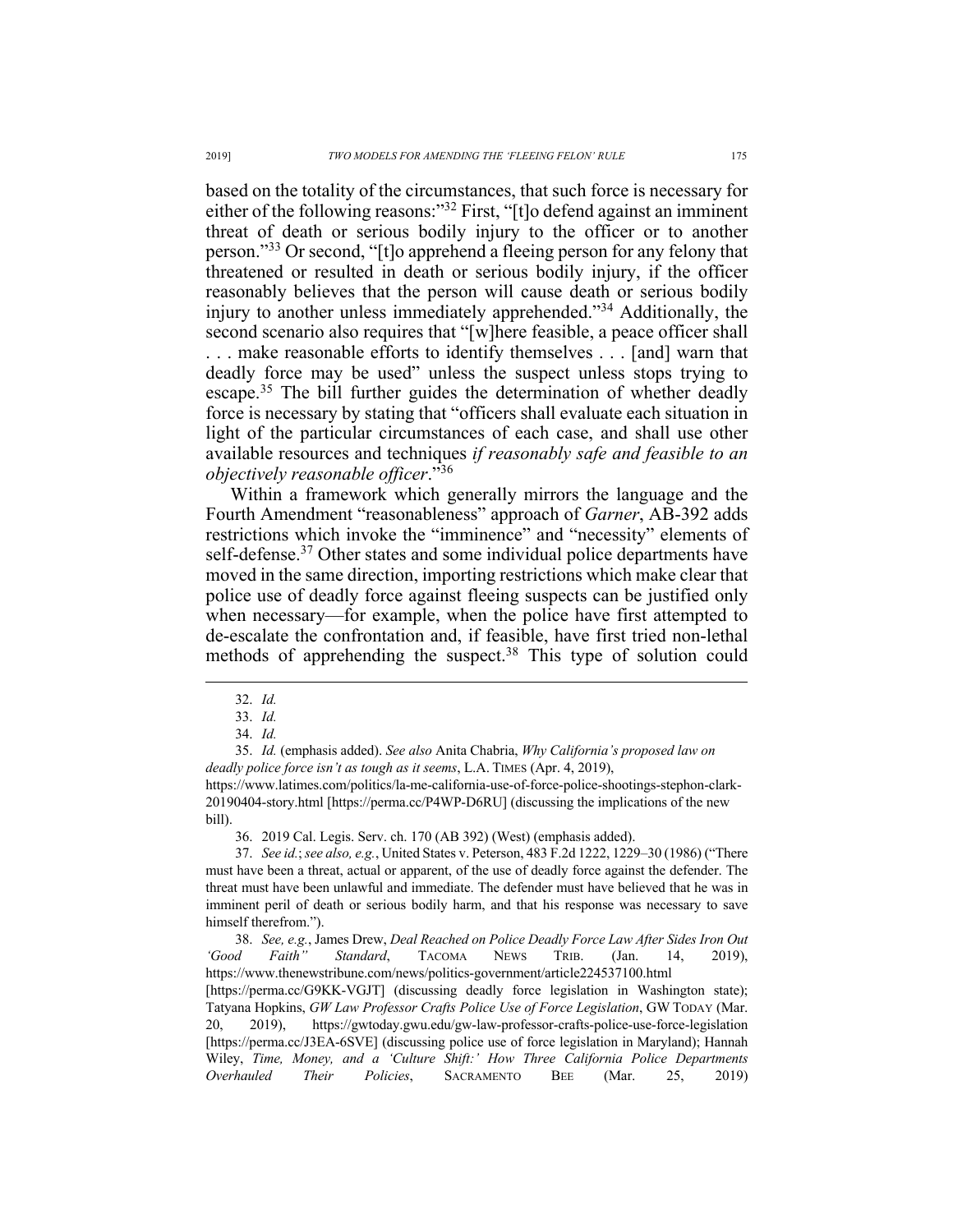strengthen the analogy of the fleeing felon rule to the law of self-defense.

Professor Leider recommends a very different approach. Rather than looking to self-defense law to justify the fleeing felon rule, he suggests justifying the rule under the state's general authority to compel compliance with the law.<sup>39</sup> Critiquing the lack of modern scholarship examining the question of "when governments may permissibly authorize deadly force apart from self-defense,"40 he argues:

Fleeing felons and escaped convicts have committed a double breach of the community's laws. They have committed the underlying crime, and then renounced their obligation to submit to the legal system. The community, in turn, authorizes deadly force to protect the community's way of life by enforcing minimal obligations to submit to the rule of law. Thus, rather than looking to self-defense, the fleeing felon and prison escape rules may have their justification in the idea that legitimate political authority may use deadly force to compel obedience to the law and the legal process.<sup>41</sup>

Professor Leider further suggests that the *Scott* court, in the abovereferenced footnote,<sup>42</sup> may have been wrong to define the relevant meaning of "necessity" as "the need to protect human life against the threat posed by the felon,"43 a definition which (he argues) evokes the right of self-defense. Instead, Professor Leider writes, "the relevant metric of necessity . . . [should have been] the need to protect the legal system against those trying to escape [it]."<sup>44</sup>

It is difficult to know what to make of this proposal. The notion that the legal system has some sort of right to protect itself by using deadly force against its citizens is simultaneously mundane and terrifying. If "the need to protect the legal system against those trying to escape it" simply restates the law's authority to punish defiance of its prohibitions, this is (to put it mildly) nothing new—and indeed raises the question of how, exactly, Professor Leider's proposed focus on such protections would move us forward from the *status quo*. On this interpretation, Professor Leider's suggested approach does not seem to advance the central argument of the article—that "government has the normative authority to permit deadly force for reasons beyond self-defense and defense of

https://www.sacbee.com/news/politics-government/capitol-alert/article227278314.html [https://perma.cc/F3CG-8XG2] (discussing police departments in Los Angeles, San Francisco, and Stockton making changes to their deadly force policies).

<sup>39.</sup> *See* Leider, *supra* note 2, at 974.

<sup>40.</sup> *Id.* at 1008.

<sup>41.</sup> *Id.* at 1010–11.

<sup>42.</sup> *See supra*, note 20 and accompanying text.

<sup>43.</sup> Leider, *supra* note 2, at 1011.

<sup>44.</sup> *Id.* at 1003.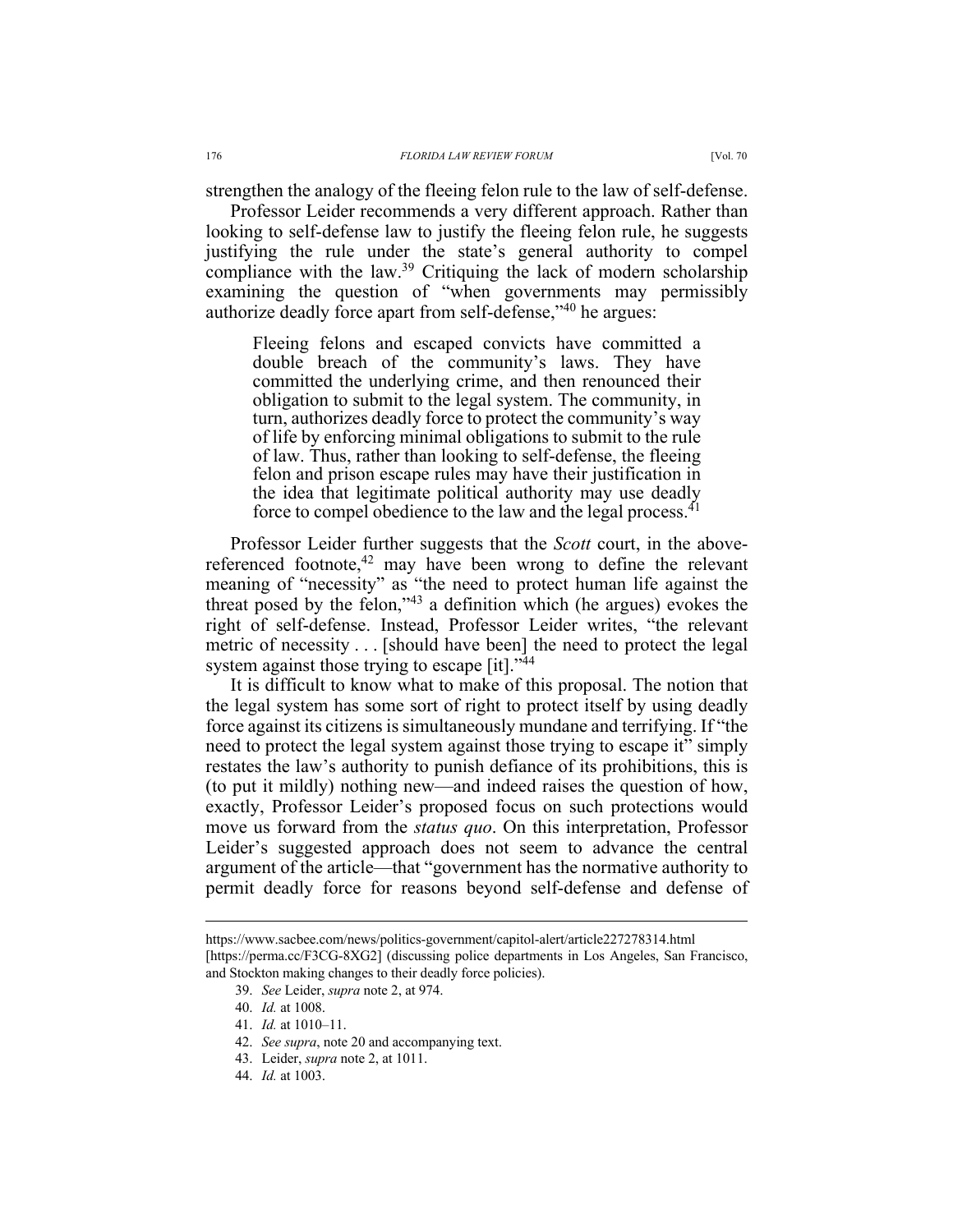others,"45 and that such authority has been under-theorized and underdiscussed in the relevant scholarly literatures.<sup>46</sup>

But Professor Leider suggests a different meaning, one that relates more closely to longstanding political-theory debates over the nature and legitimacy of "just war" and related issues which explore the state's authority to "defend a common way of life."<sup>47</sup> He writes:

[D]efending the common way of life may also justify state coercion *within* civil society. Having and maintaining legal institutions are integral components of our ability to exercise our rights free from the interference of others. The maintenance of legal institutions requires that the state have power to overcome resistance to the laws.<sup>48</sup>

Professor Leider draws the inference that the state may have a previously unacknowledged right, in domestic cases involving citizens, to use "deadly force against fleeing criminals . . . to force them" into compliance with the law.49 To the extent that such a rule envisions the state as an entity with the right to kill citizens before they have been afforded the legal guarantees which authorize just punishment—arrest, indictment, conviction, sentencing—it is hard to see what the beneficial result of such a rule would be. Although it is certainly true that a fleeing suspect who is suspected of committing a forcible felony violates the law simply by escaping, the idea that the escape alone gives law enforcement the right—in service of defending the law and the community's way of life—to kill the person, seems vulnerable to one of the same flaws that Professor Leider identified in analyzing the faults of the modern fleeing felon rule: A lack of proportionality between the offense and the sanction.<sup>50</sup>

Indeed, perhaps in recognition of the breadth, and potential for abuse, of such state authority, Professor Leider ultimately suggests that the same limitations—necessity, imminence, and proportionality—which confine the right of self-defense, could be useful in cabining the state's authority to compel compliance with law by using deadly force against fleeing felons.51 What he does not do, at least in this Article, is conduct a detailed comparison of his proposal with proposals such as AB-392, which appear to seek reform of the fleeing felon rule by embracing, rather than

<sup>45.</sup> *Id.*

<sup>46.</sup> *See id.* at 1007–09.

<sup>47.</sup> *Id.* at 1009.

<sup>48.</sup> *Id.* at 1010.

<sup>49.</sup> *Id.*

<sup>50.</sup> *See id.* at 993 ("Examining the legitimacy of the use of force to prevent [prison] escapes from prisons presents similar questions as the fleeing felon rule. Although nearly all convicted inmates are sentenced to lose their liberty, they have not been sentenced to lose their lives.").

<sup>51.</sup> *See id.* at 1011–12.